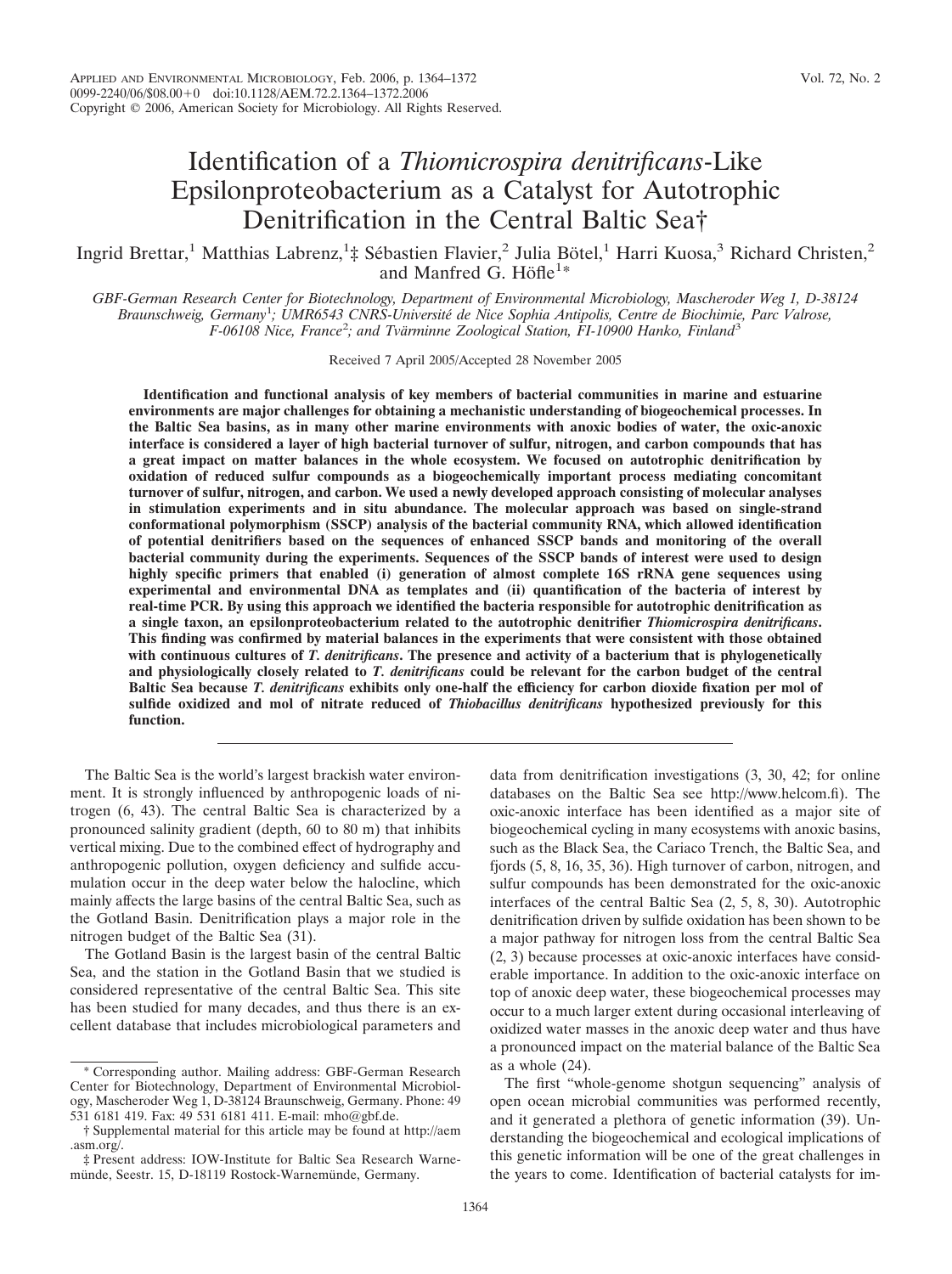portant biogeochemical processes is particularly relevant for (i) understanding factors that regulate biogeochemical processes by relating knowledge about cultured bacteria to in situ processes and rates and (ii) using the bacterial catalysts identified as indicators of in situ processes on a global scale (25). Identification of the bacterial catalysts to the species level is needed to determine such links. Studies of the biogeochemical functions of bacterial catalysts should yield results that are most relevant for an ecosystem if they are done under natural conditions; i.e., the experimental conditions should maintain the physicochemical conditions and the microbial "background" community of the environment as much as possible.

While denitrification in aquatic environments is generally considered a heterotrophic process, autotrophic denitrification is especially relevant in aquatic environments with anoxic waters, where it can represent a significant nitrogen sink (3). The bacterial autotrophic denitrification process is currently not well understood due to a lack of knowledge regarding the bacteria that are responsible and the factors regulating the process. Consortia consisting of different bacterial taxa, as well as single taxa, are conceivable mediators. Therefore, the aims of this study were to identify the bacterial catalysts responsible for autotrophic denitrification in the Gotland Deep and to obtain insight into metabolism in this environment. To do this, the activities of autotrophic denitrifiers in water samples obtained around the oxic-anoxic interface were specifically stimulated to obtain a mechanistic understanding of the biogeochemical processes involved. Newly developed molecular tools were used to study the responsible bacterial catalysts at the species level in situ and during stimulation experiments.

### **MATERIALS AND METHODS**

**Study site, sampling, and physicochemical parameters.** All seawater samples were obtained at station BY15 (57.19°N, 20.03°E) in the Gotland Deep, a major anoxic basin in the central Baltic Sea, on 17 and 18 September 1998 using Niskin polyvinylchloride bottles mounted on a conductivity-temperature-depth rosette. The methods used for sampling, sample handling, and physicochemical analysis have been described in detail elsewhere (2, 9). Levels of nutrients, oxygen, and H2S were determined aboard RV *Aranda* as described by Grasshoff et al. (9) immediately after sampling. Total bacterial counts were determined as described by Weinbauer et al. (41). The bacterial biomass in the water samples was harvested by filtration with a sandwich consisting of a glass fiber filter (90 mm; Whatman GF/F) on top of a polycarbonate filter (pore size,  $0.2 \mu m$ ; Nuclepore) and were stored frozen  $(-70^{\circ}C)$  for later analysis.

**Experimental design.** Water samples obtained from the oxic-anoxic interface (138 m; 0.4  $\mu$ mol liter<sup>-1</sup> NO<sub>3</sub><sup>-</sup>, 5.7  $\mu$ mol liter<sup>-1</sup> H<sub>2</sub>S, no O<sub>2</sub>), above the interface (120 m; 0.3 ml liter<sup>-1</sup> O<sub>2</sub>, 8.0  $\mu$ mol liter<sup>-1</sup> NO<sub>3</sub><sup>-</sup>, no H<sub>2</sub>S), and below the interface (175 m; 24  $\mu$ mol liter<sup>-1</sup>H<sub>2</sub>S, no NO<sub>3</sub><sup>-</sup>) were incubated at 5°C in the dark in gas-tight 1.2-liter bottles after sequential addition of 100  $\mu$ mol KNO<sub>3</sub> (at the start of incubation) plus 50  $\mu$ mol<sup>-1</sup> KNO<sub>3</sub> (after 44 h of incubation), 100  $\mu$ mol liter<sup>-1</sup> Na<sub>2</sub>S<sub>2</sub>O<sub>3</sub>, and 25  $\mu$ Ci liter<sup>-1</sup> H<sup>14</sup>CO<sub>3</sub><sup>-</sup>. The controls did not contain substrates. All samples were handled so that changes in the in situ partial gas pressures  $(O_2, H_2S)$  were avoided (2); i.e., all bottles were filled until they were overflowing and capped so that they were air tight (Teflon-coated butyl rubber septa) and did not contain gas bubbles, and all solutions added were kept under a nitrogen atmosphere. Three replicates were used for each assay. The time of incubation was within the linear range of in situ denitrification rates demonstrated by Brettar and Rheinheimer (2). After 44 h and 88 h samples were analyzed to determine the levels of N compounds  $(NO<sub>3</sub><sup>-</sup>, NO<sub>2</sub><sup>-</sup>, NH<sub>4</sub><sup>+</sup>)$  and  $H^{14}CO_3^-$  uptake into cells and into exuded material  $(9, 33)$ ; the bacterial biomass was harvested by filtration as described previously (40) and was stored frozen for later analysis.

As shown in a previous study, nitrate removal can be used to estimate autotrophic denitrification in the chemocline layer of the central Baltic Sea (1, 2). At least 75% of the nitrate consumed was recovered as gaseous nitrogen compounds. N<sub>2</sub>O production was low compared to  $N_2$  production (with thiosulfate as the electron donor, the N<sub>2</sub>O production was less than  $2\%$  of the total gas production [i.e.,  $N_2O$  plus  $N_2$ ]). Nitrate reduction to ammonium did not occur, either in this study or in previous studies.

**Nucleic acid extraction, community fingerprinting by SSCP analysis of 16S rRNA RT-PCR amplicons, and sequencing.** Nucleic acid extraction from frozen filters and quantification were performed by parallel extraction of RNA and DNA as described by Weinbauer et al. (40). Prior to reverse transcription (RT)-PCR, RNA extracts were purified from DNA by incubation with DNase I (Roche Diagnostics, Mannheim, Germany) for 60 min at 37°C. The primers used for 16S rRNA amplification from environmental RNA were described by Schwieger and Tebbe (32) (primer set Com1/Com2 amplifying positions 519 to 926 [*Escherichia coli* numbering] of the 16S rRNA gene). RT-PCR amplification was performed using the *C. therm* polymerase one-step RT-PCR system (Roche Diagnostics, Mannheim, Germany) and the protocol provided by the manufacturer. Ten nanograms of environmental RNA was used as the template for this RT-PCR. Generation and purification of single-stranded DNA, single-strand conformational polymorphism (SSCP) analysis, and silver staining of the gels were performed as described by Schwieger and Tebbe (32). Reamplification of individual bands excised from the SSCP gels was performed as described by Pöhler et al. (26), and this was followed by cycle sequencing (ABI Prism BigDye terminator cycle sequencing Ready Reaction kit; Applied Biosystems, Foster City, CA) using the primers described above. SSCP fingerprints were analyzed as described by Pöhler et al. (26), using the Gelcompare II software (Applied Maths, Inc., Austin, TX). For cluster analysis the Dice coefficient, fuzzy logic, and complete linkage were used.

**Design of specific primers and quantitative RT-PCR.** Specific, 16S rRNAtargeted primers (Ost1F and Ost1R) for the *Thiomicrospira denitrificans*-like bacterium were designed based on the sequences obtained from the excised bands of the SSCP gel using the sequence between positions 610 and 850 (*E.coli* numbering) of the 16S rRNA molecule as described in detail by Höfle et al. (11). The *Thiomicrospira denitrificans*-like bacterium was represented by a double band (i.e., two bands that had the same sequence [see the supplemental material] but had slightly different migration distances on the SSCP gel). The occurrence of double bands is a well-known phenomenon on SSCP gels that is caused by different conformational states of the single-stranded DNA under nondenaturing conditions (32).

Details concerning quantification of the fraction of the *Thiomicrospira denitrificans*-like bacterium in the total RNA by real-time PCR have been described by Labrenz et al. (18). Briefly, 30 ng of template RNA was reverse transcribed using the Thermoscript RT-PCR system (Invitrogen) and following the manufacturer's instructions. Approximately 4 ng of the complementary 16S rRNA gene was preamplified using universal primers 27F and 1492R (19). The relative amount of the Ost1-specific 16S rRNA gene was determined by comparison with the bacterial 16S rRNA genes by a nested PCR. The Com and Ost1 primer systems, as well as  $2 \mu$ l of the preamplification PCR mixture, were used in a real-time PCR to determine relative amounts of the *Thiomicrospira denitrificans*like 16S rRNA in comparisons with total bacterial 16S rRNA.

**Generation of the complete 16S rRNA gene sequence.** Complete sequences were generated by combining primers Ost1F and 1492R, as well as primers Ost1R and 27F (19). We used DNA extracted from in situ samples and experiments as the DNA templates. The PCR conditions were the conditions described above for the real-time PCR approach. Details concerning generation of the complete sequence have been described by Höfle et al. (11).

**Phylogenetic analysis of 16S rRNA gene sequences.** Phylogenetic trees were constructed by using three different methods (BIONJ using a Kimura twoparameter correction, maximum likelihood using the Global option, and maximum parsimony). The BIONJ program from Gascuel (7) and the DNADIST, ML, and MP programs from PHYLIP (Phylogeny Inference Package, version 3.573c; distributed by J. Felsenstein, Department of Genetics, University of Washington, Seattle) were used. A tree (see Fig. 3C) was drawn from the neighbor-joining topology, and it included information for bootstrap values (1,000 replications) and confirmation of each branch by the other two methods.

**Nucleotide sequence accession number.** The 16S rRNA gene sequence obtained for the *Thiomicrospira denitrificans*-like bacterium has been deposited in databases under accession number AJ810529.

## **RESULTS**

**In situ conditions during the study in the central Baltic Sea.** The physicochemical and bacterial parameters determined (Fig. 1) can be considered typical for the summer stratification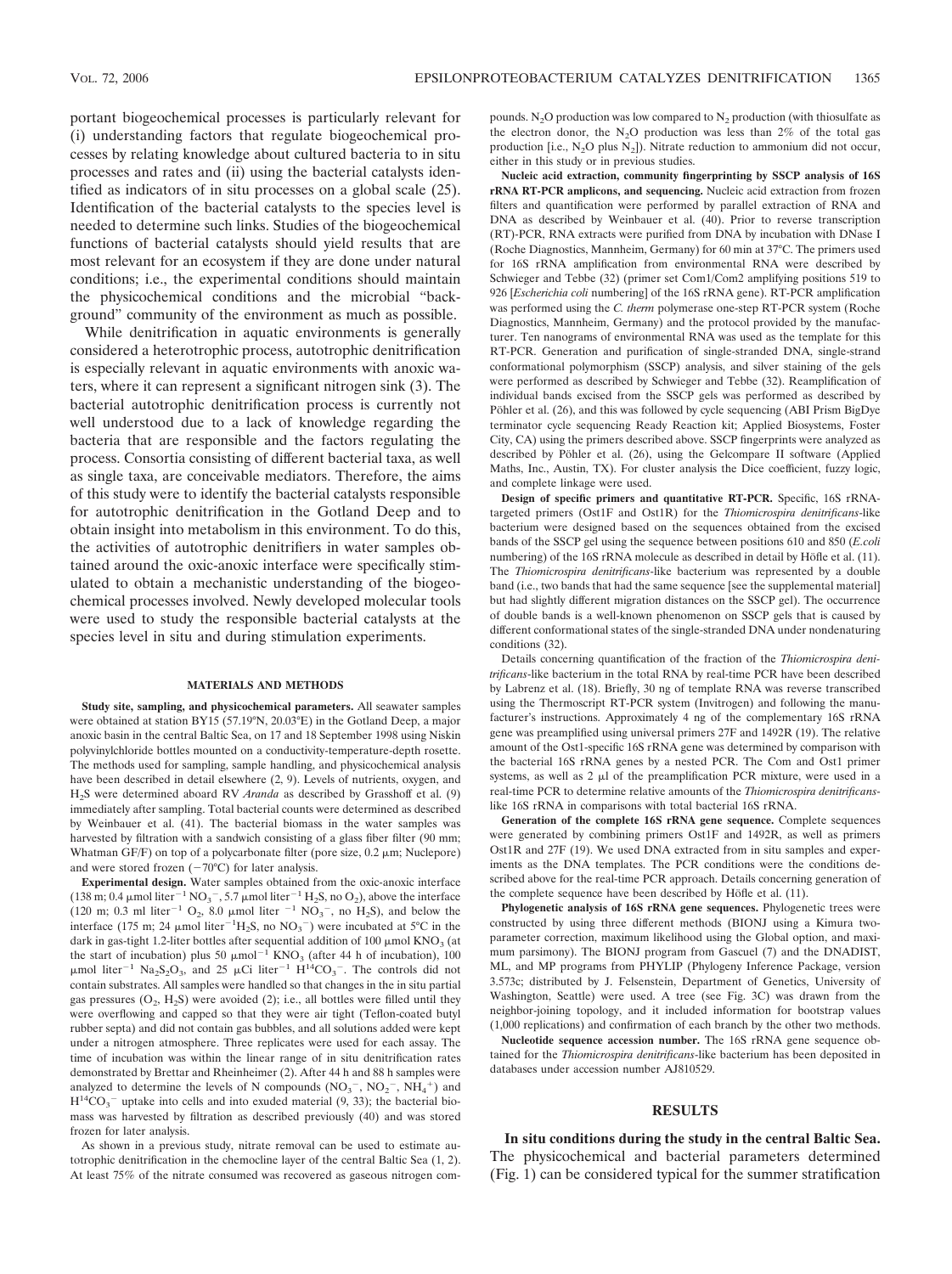

FIG. 1. Depth distribution of physical, chemical, and biological background parameters and relative abundance of the *Thiomicrospira denitrificans*-like bacterium in the Gotland Basin (station BY15; 57.1920°N, 20.0302°E) on 17 September 1998. (A) Distribution of oxygen (O<sub>2</sub>), nitrate  $(NO<sub>3</sub><sup>-</sup>)$ , ammonium  $(NH<sub>4</sub><sup>+</sup>)$ , and sulfide  $(H<sub>2</sub>S)$ . (B) Temperature, salinity, bacteria (total bacterial counts), and total RNA along the depth profile. (C) Contributions of the *Thiomicrospira denitrificans*-like bacterium to the total bacterial 16S rRNA (<sup>o</sup>) and the total bacterial 16S rRNA genes  $(\triangle)$  as determined by real-time PCR (18). The cross-hatched area represents the oxic-anoxic interface layer where both nitrate and reduced sulfur compounds occurred.

in the Gotland Deep, a station representative of the central Baltic Sea, in periods when there is stagnant deep water (2). The water was well oxygenated above the halocline (enhanced salinity gradient from 60 to 80 m). Below 60 m, the oxygen level decreased, and oxygen was absent at depths below 130 m; the sulfide concentration increased from the oxic-anoxic interface down to the sediment. The nitrate level increased in the lowoxygen layer; low concentrations of nitrate were present in the layer of the chemocline containing low concentrations of sulfide (138 m; 5.7  $\mu$ mol liter<sup>-1</sup> H<sub>2</sub>S, 0.4  $\mu$ mol liter<sup>-1</sup> NO<sub>3</sub><sup>-</sup>, no  $O<sub>2</sub>$ ). Bacterial abundance was highest in the surface water and declined with depth until just above the oxic-anoxic interface, where the number of bacteria began to increase (Fig. 1B).

**Biogeochemical stimulation experiments and bacterial community response.** The activity and abundance of the bacterial catalysts were monitored for up to 88 h under conditions that were close to the in situ physicochemical conditions during the experiments, i.e., after addition of thiosulfate and nitrate to samples obtained from the chemocline itself (138 m; with concomitant occurrence of nitrate and reduced sulfur compounds in situ), from above the chemocline (120 m), and from below the chemocline (175 m). Nitrate removal and  $H^{14}CO_3^-$  uptake (Fig. 2) were observed as indicators of autotrophic denitrification. Nitrate removal data can be considered estimates of autotrophic denitrification in the deep water of the central Baltic Sea, as shown in a previous study by Brettar and Rheinheimer (2). In samples obtained from the chemocline (138 m), carbon dioxide fixation was almost linear for the 88-h observation period, and the uptake for the total incubation period was 177

 $\mu$ g C liter<sup>-1</sup>. Samples obtained from 175 m showed a slightly higher level of  $CO_2$  fixation (about 206  $\mu$ g C liter<sup>-1</sup> for the total period [88 h], with lower  $CO<sub>2</sub>$  fixation during the first 44 h). Samples obtained from 120 m showed a much lower level of  $CO_2$  fixation, 22  $\mu$ g C liter<sup>-1</sup> for the total period; in the first 44 h no  $CO_2$  fixation was detected. The high  $CO_2$  fixation rates of the samples obtained from 138 and 175 m corresponded to a high level of nitrate consumption, about 100  $\mu$ mol N liter<sup>-1</sup>; the low level of CO<sub>2</sub> fixation in samples obtained from 120 m was accompanied by a low level of nitrate consumption. Thus, samples obtained from the chemocline and below the chemocline showed much higher activity of autotrophic denitrification than the sample obtained from above the interface. Assuming that the rate for the 88-h period was linear, the  $CO<sub>2</sub>$  fixation rates of the anoxic samples corresponded to rates of 49  $\mu$ g C liter<sup>-1</sup> day<sup>-1</sup> (138 m) to 57  $\mu$ g C liter<sup>-1</sup> day<sup>-1</sup> (175 m).

Bacterial community structure and composition were assessed by 16S rRNA-based SSCP community fingerprint analysis (Fig. 3A and B). The microbial community remained rather stable during the experiments compared to the community in the original sample, as revealed by cluster analysis of the SSCP community fingerprints (Fig. 3B). After substrate addition, only two bands showed a pronounced increase in intensity in samples from all depths (Fig. 3A). The increase was most pronounced in samples obtained from 120 m; for these samples the intensities of the bands increased from close to the level of detection to very high.

The 16S rRNA sequences of the two enhanced bands were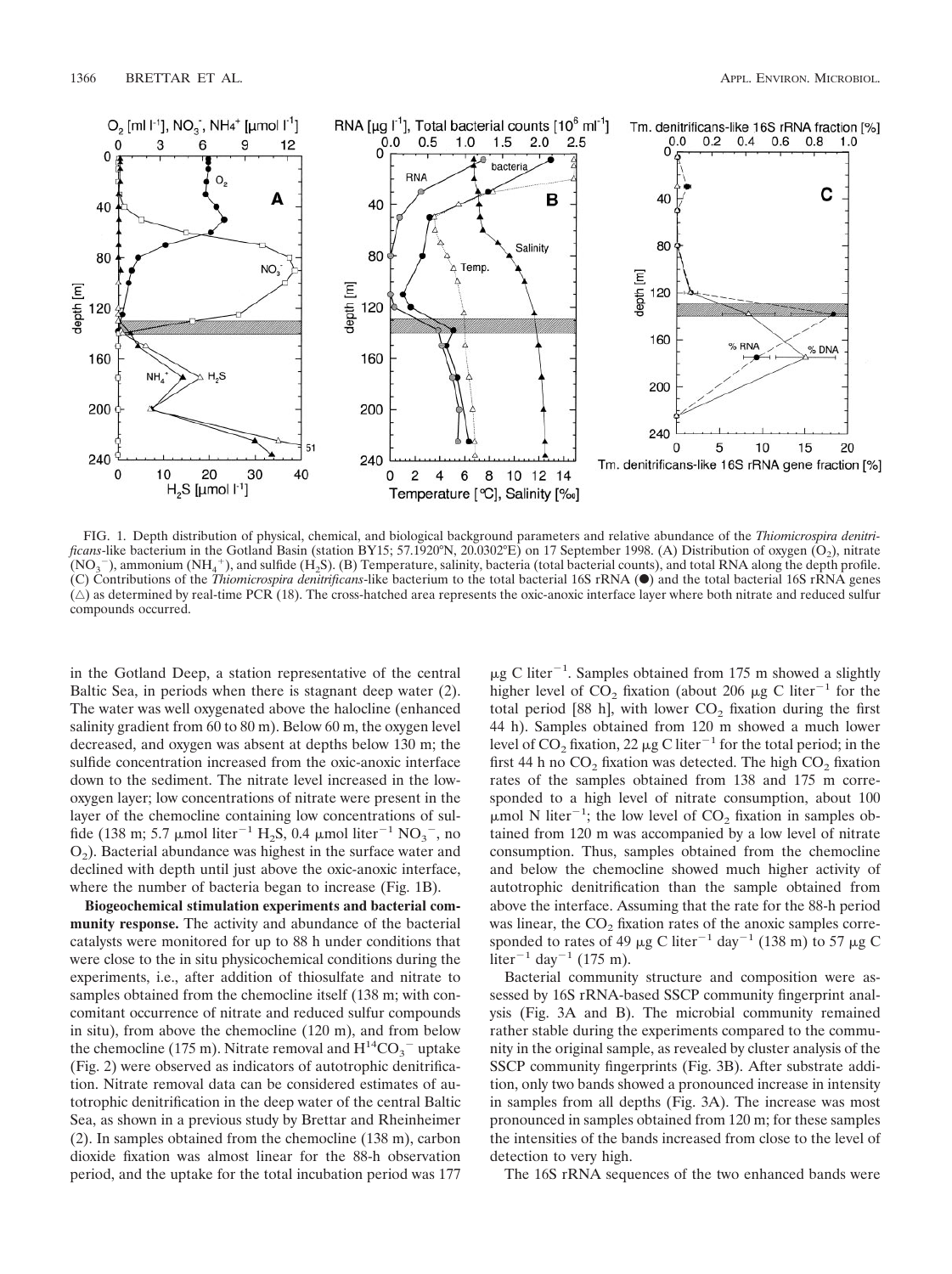

FIG. 2. Results of stimulation experiments using unfiltered seawater obtained from around the oxic-anoxic interface. (A) Carbon diox-<br>ide fixation (measured as  $H^{14}CO_3^-$  uptake in cell material). (B) Nitrate consumption in samples obtained from the oxic-anoxic interface (138 m), above the interface (120 m), and below the interface (175 m) after addition of nitrate plus thiosulfate incubated at the in situ temperature (5°C).

identical (see the supplemental material). These sequences were used to design highly specific primers in order to generate a complete 16S rRNA gene sequence using DNA extracted from in situ samples and experimental samples (11). Phylogenetic analysis of the almost complete sequence (1,422 nucleotides; accession no. AJ810529) revealed that the autotrophic denitrifier was an epsilonproteobacterium related to *Thiomicrospira denitrificans* DSM 1251T , which was the closest cultivated neighbor (95.8% 16S rRNA gene sequence similarity) (22) (Fig. 3C). Identical complete sequences were obtained from all samples (i.e., from in situ samples obtained from different depths and from the experimental samples) (11). Another close relative is *Sulfurimonas autotrophica*, a sulfide oxidizer that is not able to denitrify (15). Due to the physiological similarity and phylogenetic relatedness to *Thiomicrospira deni-* *trificans*, we designated the Baltic Sea bacterium the *Thiomicrospira denitrificans*-like bacterium.

The percentage of the *Thiomicrospira denitrificans*-like bacterium based on a comparison of its 16S rRNA with the total 16S rRNA of the community increased markedly after addition of thiosulfate plus nitrate in all samples, as assessed by quantification of the *Thiomicrospira denitrificans*-like bands from the community fingerprints (Fig. 4). The band intensities increased from initial values of  $2\%$  (120 m) to  $15\%$  (175 m) to final values of 48% (120 m) to 63% compared to all bands for samples from the three depths (average band intensities for three SCCP analyses).

The increase in the amount of *Thiomicrospira denitrificans*like RNA on the SSCP gels was also observed via quantification of the *Thiomicrospira denitrificans-*like RNA fraction of the total 16S rRNA by real-time RT-PCR using the specific primers mentioned above and the appropriate environmental RNA (Fig. 4). The lower estimate for the *Thiomicrospira denitrificans*-like RNA fraction by real-time PCR at the beginning of the experiments (identical to in situ values) is consistent with the results of our calibration experiments for the SSCP analysis that showed enhanced sensitivity for low-abundance members of the bacterial community due to PCR bias (most pronounced below 1% RNA abundance [data not shown]).

According to real-time RT-PCR quantification, the maximum level of the *Thiomicrospira denitrificans*-like bacterium occurred in the RNA fraction around the chemocline layer (120 to 175 m) (18) (Fig. 1C). The size of the *Thiomicrospira denitrificans*-like 16S rRNA fraction of the total 16S rRNA in seawater samples obtained in the vicinity of the interface layer (120 to 175 m) ranged from 0.1% (120 m) to 0.9% (138 m) (18) (Fig. 1C). By using real-time PCR, a pronounced maximum and a large contribution of the *Thiomicrospira denitrificans*-like bacterium to the total bacterial DNA in the vicinity of the chemocline were estimated (Fig. 1C). Based on the 16S rRNA gene fraction, maxima for the numbers of *Thiomicrospira denitrificans*-like cells were determined for 138 and 175 m (7.1  $\times$  $10^4$  cells/ml at 138 m and  $1.4 \times 10^5$  cells/ml at 175m, accounting for 8.3 and 15.1% of all bacterial 16S rRNA genes, respectively) (18). In summary, the major contribution of the *Thiomicrospira denitrificans*-like bacterium to the 16S rRNA, as well as to the 16S rRNA genes, was in the layer around the oxic-anoxic interface, with a maximum for the 16S rRNA at 138 m (i.e., in the interface layer) and a maximum for the 16S rRNA gene in the anoxic deep water below the interface (175 m).

# **DISCUSSION**

We demonstrated that an epsilonproteobacterium closely related to *Thiomicrospira denitrificans* was the major bacterial catalyst for denitrification in the Gotland Basin by a combined experimental-molecular approach and study of in situ abundance. This finding was supported by concomitant observations of autotrophic denitrification driven by oxidation of thiosulfate and an increase in the abundance of the *Thiomicrospira denitrificans*-like 16S rRNA fraction during stimulation experiments. The increase in abundance was determined by SSCP analyses as well as by real-time PCR. An additional indicator of increased activity of the *Thiomicrospira denitrificans*-like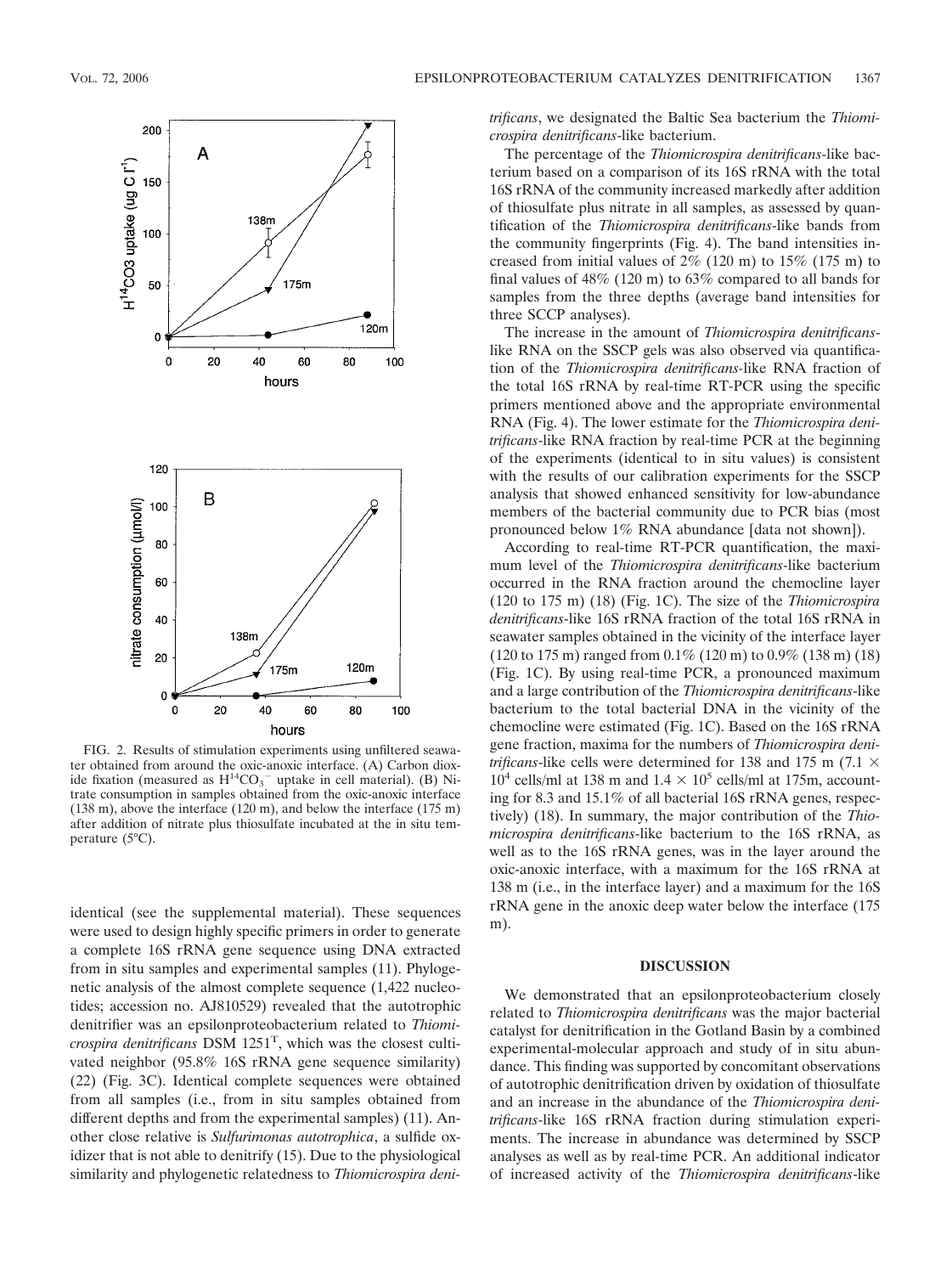



 $\mathbf{A}$ 



 $\mathcal{C}$ 

 $\boldsymbol{B}$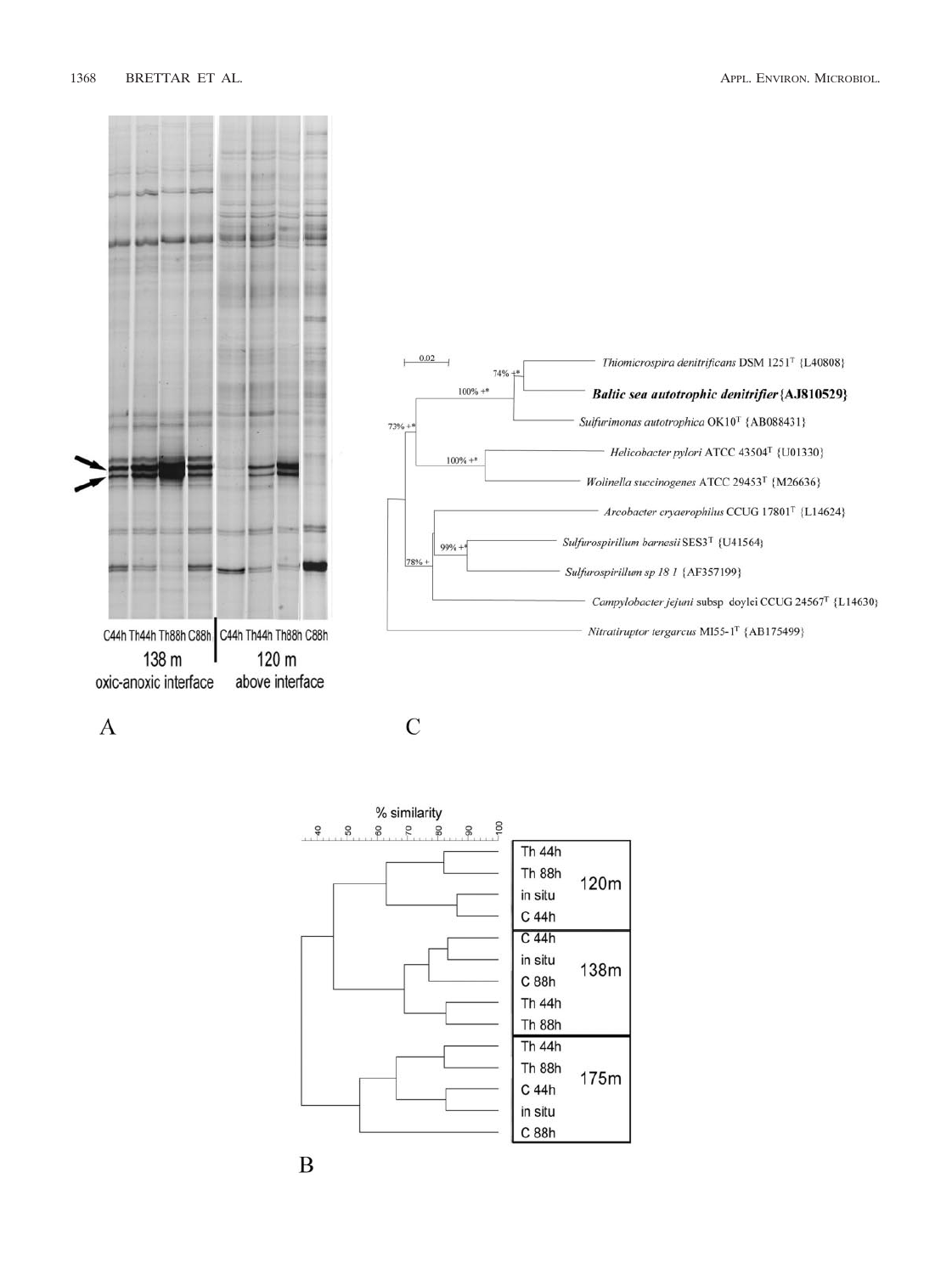cells was the 70- to 100-fold increase in the ribosome content observed in the stimulation experiments compared to the ribosome content in the original water samples obtained from 138 and 175 m (18). This indicated that there was an immediate growth and activity response after substrate addition (17).

Autotrophic denitrification at the oxic-anoxic interface in the central Baltic Sea was studied in more detail by Brettar and Rheinheimer (2). It was found that autotrophic denitrification was the major nitrate removal process in the water column, and the major fraction of nitrate consumed was reduced to dinitrogen  $(N_2)$ . Nitrate reduction to ammonium was never observed in the samples.

The substrate turnover, as well as the community analyses, indicated that we were able to mimic in situ conditions during our experiments. The overall bacterial community composition remained intact, and increases in abundance were observed only for the bacteria responsible for autotrophic oxidation of reduced sulfur compounds. The carbon dioxide fixation rates in our experiments ranged from 49  $\mu$ g C liter<sup>-1</sup> day<sup>-1</sup> (138 m) to 57  $\mu$ g C liter<sup>-1</sup> day<sup>-1</sup> (175 m), and they were very similar to previously observed in situ rates (approximately 53  $\mu$ g C li- $\text{ter}^{-1}$  day<sup>-1</sup>) for the oxic-anoxic interface of the Gotland Deep (5, 8). These rates were among the highest rates recorded for the chemocline of the Gotland Deep and coincided with the presence of nitrate and sulfide. Rates that were the same order of magnitude were reported for oxic-anoxic interfaces of the Cariaco Trench (35) and Saanich Inlet (16).

For samples obtained from above the oxic-anoxic interface (120 m), the increase in the *Thiomicrospira denitrificans*-like RNA in the presence of a low concentration of oxygen without detectable nitrate consumption (during the first incubation period) could be interpreted as a hint that oxygen was used in addition to nitrate as an electron acceptor for  $S_2O_3^2$ <sup>-</sup> oxidation. This layer was characterized in situ by a low oxygen concentration  $(0.3 \text{ ml liter}^{-1})$ , while samples obtained from the lower layers did not contain oxygen.

**Phylogenetic identification and physiological features of the bacterial catalyst for autotrophic denitrification.** The epsilonproteobacterium responsible for autotrophic denitrification in the central Baltic Sea is phylogenetically closely related to the cultured bacterium *Thiomicrospira denitrificans*. It is striking that our experiments revealed physiological features for the Baltic Sea autotrophic denitrifier comparable to physiological features of *Thiomicrospira denitrificans*. Like *Thiomicrospira denitrificans*, the Baltic Sea autotrophic denitrifier was obviously able to oxidize reduced sulfur compounds, such as thiosulfate, with nitrate and oxygen as electron acceptors. Another close relative, the cultured sulfide oxidizer *S. autotrophica*, cannot be compared physiologically to the Baltic Sea denitrifier because it is not able to use nitrate as an electron acceptor (15).

Timmer-ten-Hoor (37) measured for autotrophic growth by denitrification  $(S_2O_3^{2-} + NO_3^- + CO_2 \rightarrow SO_4^{2-} + N_2 +$ Corg) for *Thiomicrospira denitrificans* ratios of 1 g organic C produced by oxidation of 0.36 mol  $S_2O_3^2$  or H<sub>2</sub>S and consumption of  $0.5 \text{ mol } NO_3^-$ . Continuous cultures grown under nitrate and thiosulfate limitation conditions had the same ratios  $(37)$ . The CO<sub>2</sub> fixation per mol of nitrate consumed by the epsilonproteobacterium *Thiomicrospira denitrificans* is only one-half as efficient as the  $CO<sub>2</sub>$  fixation by the betaproteobacterium *Thiobacillus denitrificans*. It has previously been suggested that the latter organism is a catalyst for denitrification in the Baltic Sea (2, 10). The reason for the different growth efficiency was attributed in part to the fact that *Thiomicrospira denitrificans* lacks adenosine phosphosulfate reductase (37). Additionally, it was shown that the energy needed for maintenance was twice as high for *Thiomicrospira denitrificans* (37). On the other hand, it was recently shown that *Thiomicrospira denitrificans* uses the more energy-efficient reverse tricarboxylic acid cycle for carbon dioxide fixation (13). Thus, the difference between the metabolic efficiencies of the two organisms is not fully understood yet.

To compare the stoichiometry for autotrophic denitrification by *Thiomicrospira denitrificans* with the stoichiometry observed in our experiments, the ratio of  $CO_2$  fixation to  $NO_3$ <sup>-</sup> consumption was calculated for the total incubation period (88 h) for the anoxic samples obtained from 138 and 175 m. For the 120-m sample the ratio could not be calculated due to the low turnover rates and concomitant use of oxygen. To calculate the ratios, the cellular uptake shown in Fig. 2 and the exudates containing labeled carbon (on average 11% of the incorporated labeled carbon) were compared to the amount of nitrate consumed. In the experiments with samples obtained from 138 m, the percentage of nitrate consumed versus  $CO<sub>2</sub>$  fixed was 97% of that of *Thiomicrospira denitrificans*; for samples obtained from 175 m the value was 110%. Thus, the ratios of

FIG. 3. Results of molecular analyses of the bacterial community structure and composition of the original seawater and of stimulation experiments using RNA-based high-resolution SSCP fingerprints. (A) Fingerprints of the bacterial community in samples obtained from the oxic-anoxic interface (138 m) and above the interface (120 m) incubated with  $(Th)$  and without  $(C)$  addition of thiosulfate plus nitrate at the times indicated. The SSCP fingerprints show the increases in two bands, while the "background" community remained the same. The two bands that increased (arrows) had identical 16S rRNA sequences and represent an epsilonproteobacterium related to *Thiomicrospira denitrificans* (see panel C and the supplemental material). (B) Cluster analysis (Dice coefficient, fuzzy logic, complete linkage) of SSCP fingerprints from experiments with water samples obtained from 120 m, 138 m, and 175 m. The cluster analysis demonstrated that the overall bacterial community structure during the experiments remained comparable to the structure in the original seawater. The SSCP data were derived from the experiments whose results are shown in Fig. 2 but different gels. Th, sample to which thiosulfate and nitrate were added; C, control (sample incubated without substrate addition); 44h and 88h, incubation times of 44 and 88 h, respectively; in situ, original seawater from the depth indicated. (C) Phylogenetic position of the Baltic Sea autotrophic denitrifying bacterium among cultured *Epsilonproteobacteria* based on 16S rRNA gene sequence comparison. The topology of the phylogenetic tree is the result of 1,000 bootstrap replications using the neighbor-joining methods. In addition to neighbor joining, confirmation of the branches by parsimony is indicated by a plus sign, and confirmation of the branches by maximum likelihood (at  $P < 0.01$ ) is indicated by an asterisk. Branches in the phylogenetic environment of the Baltic Sea autotrophic denitrifier were confirmed by all three methods and have a high degree of confidence. The almost complete 16S rRNA gene sequence of the Baltic Sea bacterium (accession no. AJ810529) was generated by designing two highly specific primers based on the sequence of the double band (indicated by arrows in panel A) and using them together with nonspecific primers for environmental and experimental DNA as templates (11).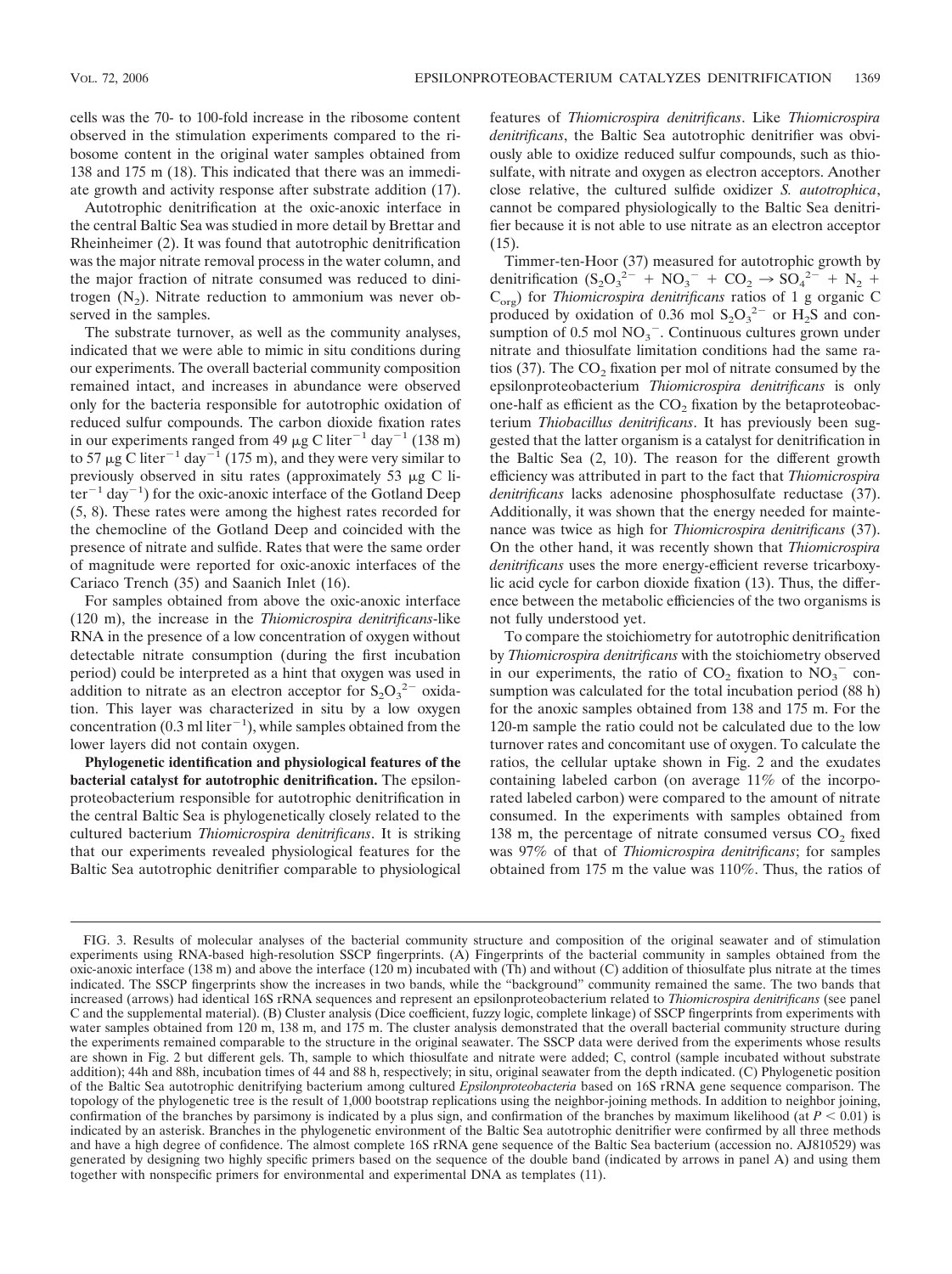

FIG. 4. Relative amounts of the *Thiomicrospira denitrificans*-like bacteria during the stimulation experiments. Quantification was based on the areas of the specific bands from replicate SSCP gels (circles) and quantitative RT-PCR (diamonds) as described by Labrenz et al. (18). Solid symbols indicate the results of experiments with thiosulfate and nitrate addition, and open symbols indicate the results obtained for controls with no addition. The experiments were identical to those whose results are shown in Fig. 2. (A) Results for samples obtained above the oxic-anoxic interface (120 m). (B) Results for samples obtained at the interface (138 m). (C) Results for samples obtained below the interface (175 m).

CO<sub>2</sub> fixation to nitrate consumption were similar to the ratio for *Thiomicrospira denitrificans* (within 10% of the stoichiometry for *Thiomicrospira denitrificans*, as measured by Timmerten-Hoor [37]) but very different from the ratio for *Thiobacillus denitrificans*. Thus, the phylogenetic position corresponded to the physiological features.

From an ecological point of view, it is surprising that a bacterium with a physiology very similar to that of *Thiomicrospira denitrificans* controls autotrophic denitrification at the redoxcline in the central Baltic Sea, because the metabolism of this organism is only one-half as efficient in terms of growth yield per mol  $S_2O_3^2$  or H<sub>2</sub>S oxidized as the metabolism of the betaproteobacterium *Thiobacillus denitrificans* (37).

Sequences of *Epsilonproteobacteria* have been determined several times by cloning environmental DNA from ecosystems with an active sulfur cycle, such as hydrothermal vents or anoxic basins, in which their involvement in sulfur cycling was hypothesized (21, 29). Enrichment cultures of *Epsilonproteobacteria* have been analyzed, and involvement of these organisms in autotrophic sulfate reduction has been shown (e.g., *Sulfurospirillum* sp. strain 18-1) (4). Additionally, a set of *Epsilonproteobacteria* has recently been isolated, and some of these organisms are even able to oxidize sulfide using oxygen or nitrate (34); also, many new genera have been described recently (23), and the aerobic sulfide oxidizer *S. autotrophica* (15) is the closest relative of the Baltic Sea denitrifier among the new genera.

However, the specific role of members of the *Epsilonproteobacteria* in situ could not be demonstrated until now. To our knowledge, this is the first study that estimated the contribution of a specific member of the *Epsilonproteobacteria* under in situ conditions to a specific predominant biogeochemical process, such as autotrophic denitrification.

**Advantages of the combined experimental-molecular approach.** We used biogeochemical experiments to stimulate a biogeochemical process of interest, and we used a set of newly developed molecular tools in the experiments to identify and quantify the bacterial catalyst of interest. The core of the molecular analyses was the 16S rRNA-based community fingerprints that allowed us to monitor the community, identify the active members due to "highlighted" fingerprint bands, and use the sequences of the bands for rough phylogenetic identification and for generation of highly specific primers. These primers were used to generate almost complete 16S rRNA gene sequences for comprehensive phylogenetic analysis (20, 28) and to quantify the species of interest by real-time PCR (11, 18). The material turnover in the stimulation experiments was used to calculate the stoichiometry of the process.

A major advantage of fingerprint techniques is that they allow workers to obtain an immediate overview of the structure and composition of bacterial communities. This overview provides insight into changes in the bacterial community during experiments, an important aspect considering that interspecies competition is a major factor for activities and survival of bacteria in nature (14). We used RNA-based community fingerprints because RNA reflects actively growing bacteria better than DNA does (17). Combined in situ analyses and biogeochemical experiments reflected rapidly increasing activities and numbers of the bacterial catalyst in the Baltic Sea water samples.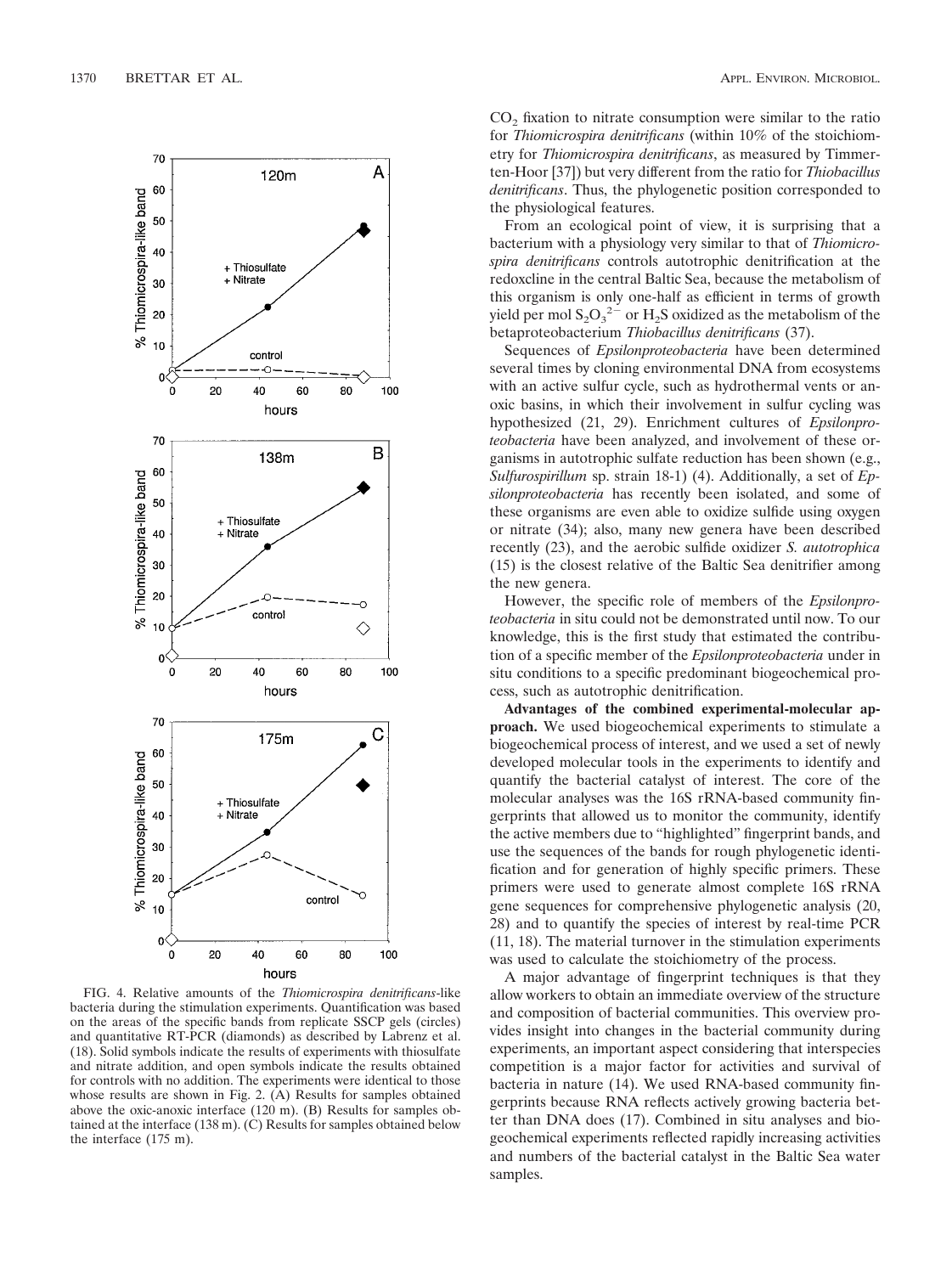Under certain circumstances (e.g., dominance of a single specific process) the stoichiometry of a process can be calculated based on stimulation experiments. In our study, we were able to relate the stoichiometry of autotrophic denitrification (i.e., nitrate reduction and carbon dioxide fixation) to a specific taxon. For this relationship it was necessary to monitor the bacterial community to be sure that the abundance of only the specific taxon studied was increasing parallel to the biogeochemical process. Support for this relationship was obtained by quantification and assessment of the activity by real-time RT-PCR.

In conclusion, the combined experimental-molecular approach allowed us to relate the precise phylogenetic position of a single bacterial taxon to its specific biogeochemical function in situ.

**General relevance of the presence of** *Thiomicraspira denitrificans***-like bacteria in marine systems.** The presence and physiological responses of the autotrophic denitrifier at and around the oxic-anoxic interface are consistent with prior observations of in situ denitrification and carbon dioxide fixation in basins with sulfidic deep water in the central Baltic Sea (2, 5, 8). Reduced sulfur compounds were identified as a major electron donor for denitrification. This was explained by the low organic carbon supply from the euphotic layer for most of the year and by the availability of reduced sulfur compounds from the anoxic water (3). Turbulent vertical diffusion at the oxic-anoxic interface above the anoxic water, as well as lateral interleaving of nitrate-containing water masses into layers of anoxic deep water, can be perceived as mechanisms that promote intense autotrophic denitrification (2, 8, 24, 43). The presence of the autotrophic denitrifiers at the interface as well as in the anoxic deeper water layers explains the observed potential of the water masses for denitrification.

In addition to mixing of sulfide- and nitrate-containing water masses, storage of electron donors or acceptors by the autotrophic denitrifiers would increase their potential for denitrification when they come into contact with the complementary substrate. The observed high in situ  $CO<sub>2</sub>$  fixation rates support such a storage and/or transport mechanism, as shown for the sediment-dwelling gammaproteobacteria *Thioploca* spp. (12). Such mechanisms and many others (e.g., grazing resistance, motility, and competitive uptake mechanisms for nitrate and reduced sulfur compounds) could be selection factors that overcome the disadvantage of the lower growth yield of a *Thiomicrospira denitrificans*-like bacterium. Genome sequencing of *Thiomicrospira denitrificans* is currently under way (http: //www.jgi.doe.gov), and the results will be a step toward predictive biogeochemistry. "Whole-genome sequencing" with stimulation experiments could provide more detailed information on the in situ genomics of the catalyst, as recently demonstrated by Tyson et al. (38) for an acid mining community with reduced biodiversity.

The lower carbon fixation rate of the *Thiomicrospira denitrificans*-like bacterium could be very relevant for the carbon budget of the deep water and the benthos of the central Baltic Sea, if we assume that this bacterium catalyzes a major fraction of the oxidation of reduced sulfur compounds at the chemocline. Rahm (27) calculated a yearly export of 50 g C m<sup>-2</sup>  $year<sup>-1</sup>$  from the euphotic zone to deeper water layers. Assuming a rate of 50 mg C  $m^{-3}$  day<sup>-1</sup> as reported by Gocke (8) and

Dettmer et al. (5) for a 5-m layer at the oxic-anoxic interface, dark carbon dioxide fixation would increase the yearly carbon input to the deep water by 91 g C m<sup> $-2$ </sup>. Due to the dependence of sulfur oxidation on mixing at the interface, very high variability must be taken into account, and it is difficult to predict rates. For the C budget of the Baltic Sea, it is an interesting question whether specific environmental conditions could promote replacement of the *Thiomicrospira denitrificans-*like bacterium by a more efficient sulfide oxidizer, such as *Thiobacillus denitrificans*, and thus greatly increase the amount of dark carbon dioxide fixation.

In conclusion, the combined biogeochemical-molecular approach used in this study allowed us to relate the precise phylogenetic position of a single bacterial population to its specific biogeochemical function in situ. This relationship can be used to predict the potential of a specific biogeochemical process when substantial amounts of 16S rRNA of a microorganism are detected in an environment. This study demonstrated the potential impact of a single bacterial taxon on the matter balance in a marine water column. Thus, it can serve as a good example to demonstrate the utility of identifying major bacterial catalysts in pelagic aquatic environments. In more general terms, our results indicate that ecological principles other than growth efficiency can play a dominant role as selection factors and thus influence the stoichiometry of a biogeochemical process relevant to marine carbon and nitrogen budgets.

#### **ACKNOWLEDGMENTS**

We acknowledge the support of J. Kuparinen for the cruise on RV *Aranda* in September 1998. We thank the crew of RV *Aranda* for sampling, shipboard analysis, and a cordial atmosphere. M. G. Weinbauer is acknowledged for determining numbers of bacterial cells, and B. Engelen is acknowledged for help on the cruise. S. Pretzer, C. Höltje, and P. Westphal are acknowledged for skillful technical assistance. Comments on and discussions concerning a version of the manuscript with E. Kaplan, D. L. Kirchman, and H. W. Pearl are greatly appreciated.

This work was funded in part by the Marine Science and Technology (MAST III) Program of the European Commission within the EU project "Marine Bacterial Genes and Isolates as Sources for Novel Biotechnological Products" (MARGENES) (contract MAS3-CT97- 0125).

#### **REFERENCES**

- 1. **Brettar, I.** 1991. Denitrification in the water column of the central Baltic: regulatory factors and microbiological aspects. Ph.D. thesis. University of Kiel, Kiel, Germany. Ber. Inst. Meereskd. Kiel **208:**1–145. [Online.] http://www.baltic.vtt.fi/pdfs/ber208.pdf.
- 2. **Brettar, I., and G. Rheinheimer.** 1991. Denitrification in the central Baltic: evidence for H2S-oxidation as motor of denitrification at the oxic-anoxic interface. Mar. Ecol. Prog. Ser. **77:**157–169.
- 3. **Brettar, I., and G. Rheinheimer.** 1992. Influence of carbon availability on denitrification in the water column of the central Baltic. Limnol. Oceanogr. **37:**1146–1163.
- 4. **Campbell, B. J., C. Jeanthon, J. E. Kostka, G. W. Luther III, and C. Cary.** 2001. Growth and phylogenetic properties of novel bacteria belonging to the epsilon subdivision of the *Proteobacteria* enriched from *Alvinella pompejana* and deep-sea hydrothermal vents. Appl. Environ. Microbiol. **67:**4566–4572.
- 5. **Dettmer, A. E., H. C. Giesenhagen, V. M. Trenkel, H. Au dem Venne, and F. J. Jochem.** 1993. Phototrophic and heterotrophic pico- and nanoplankton in anoxic depths of the central Baltic Sea. Mar. Ecol. Progr. Ser. **99:**197–203.
- 6. **Elmgren, R.** 1989. Man's impact on the ecosystem of the Baltic: energy flows today and at the turn of the century. Ambio **18:**326–332.
- 7. **Gascuel, O.** 1997. BIONJ: an improved version of the NJ algorithm based on a simple model of sequence data. Mol. Biol. Evol. **14:**685–695.
- 8. **Gocke, K.** 1989. Bakterielle Stoffaufnahme im aeroben und anaeroben Milieu der Ostsee. Ber. Inst. Meereskd. Kiel **188:**40–47.